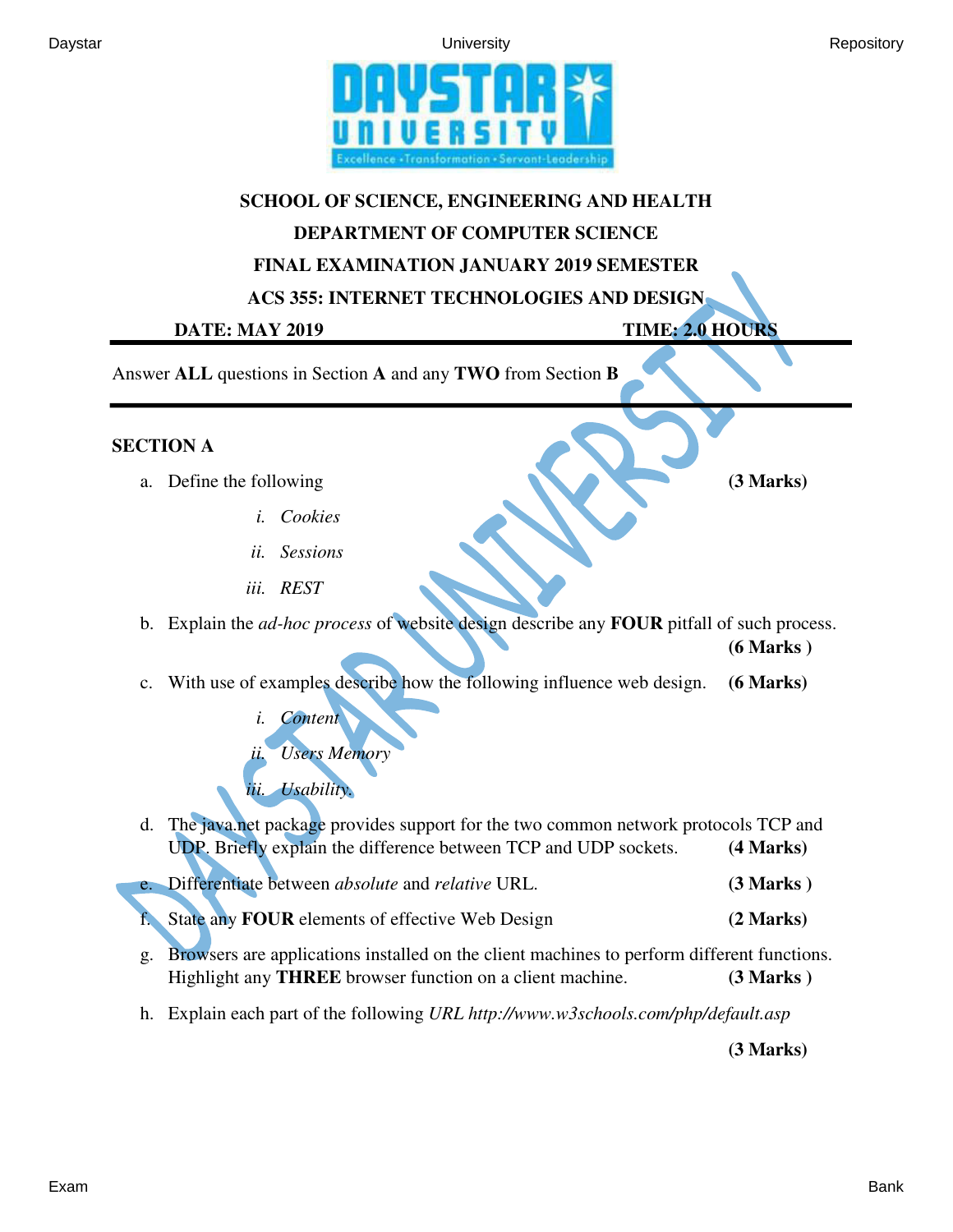# **SECTION B: ANSWER ANY TWO QUESTIONS 20 MARKS EACH**

```
Question 2 
  a) 
<html>
<!-- COMP519 js05.html 08.10.10 -->
<head>
   <title>Interactive page</title>
</head>
<body>
var userName = prompt("What is your name?<br>""", "")
 var userAge = prompt('Your age?")var userAge = parseFloat(userAge)
     document.write("Hello " + userName + ".")
    if (userAge < 18)
        System.write(" Do your parents know " +
                         "you are online?")
     }
     else {
        System.write(" Welcome friend!")
 }
  p>The rest of the page...\langle p \rangle</body>
</html>
       i. Determine the output of the above program assuming no errors are 
         identified. (2 Marks) 
       ii. The program could not give output on the browser identify what is wrong 
          with the source code. (10 Marks)
    b. Explain any FOUR advantages and FOUR disadvantages of using website in a 
     company. (8 Marks )
```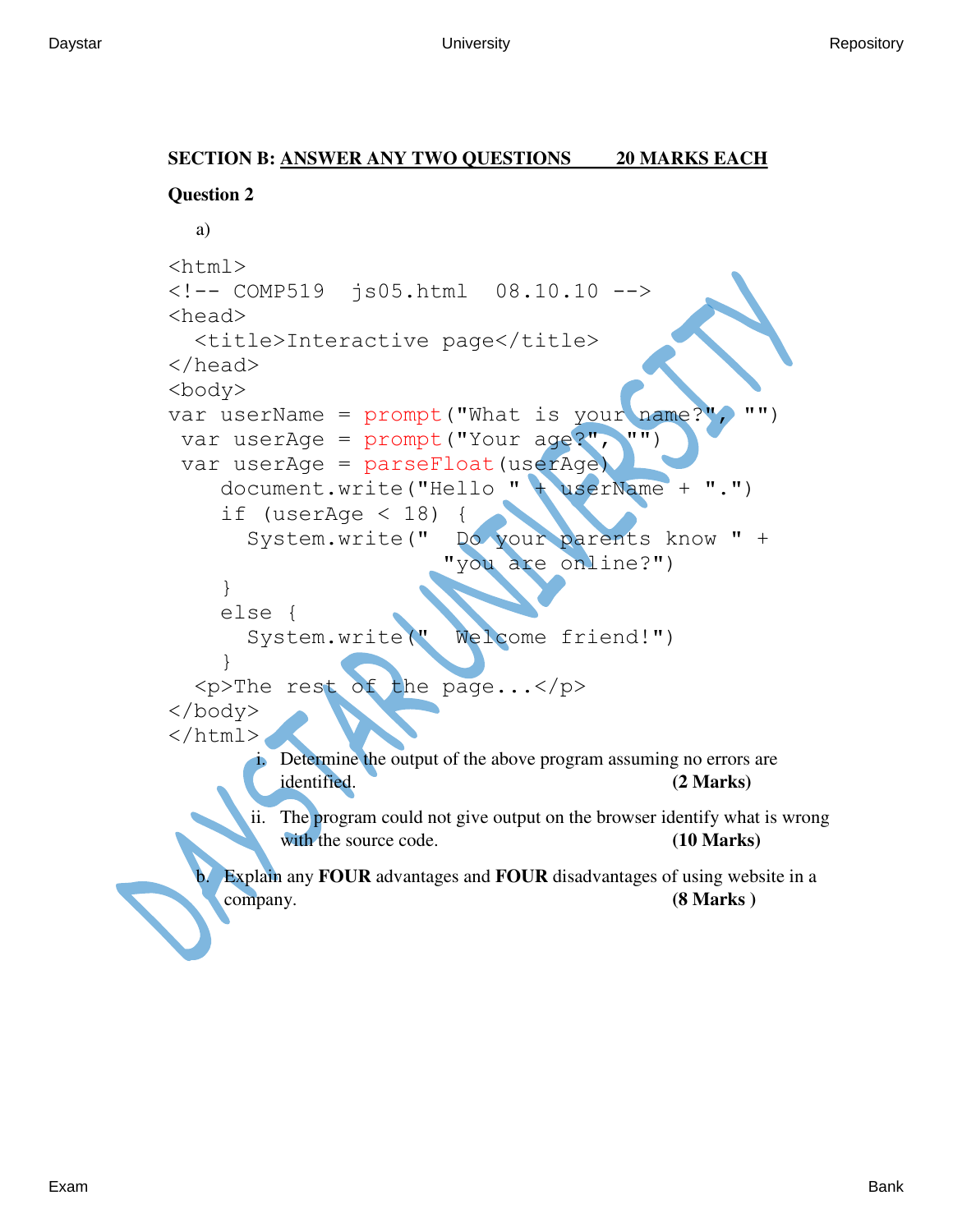### **Question 3**

- 1) Discuss the following layout guidelines of designing a website. **(6 Marks)**
	- *a) Visual Hierarchy*
	- *b) Balance*
	- *c) Repetition/Consistency*
	- *d) Proximity*
- **2)** How do *applets* differ from *java applications*? By use of Describe the applet life cycle. **(8 Marks)**
- **3)** Designing a website using HTML one interacts with different tags and attributes. Explain any **SIX** tags with their attributes used while designing a website.

**(6 Marks)** 

| <b>Question 4</b> |                         |
|-------------------|-------------------------|
| Full Name:        | Vincent Maverick Durano |
| Username:         | Vinz                    |
| Password:         |                         |
| Re Password:      |                         |
| Address:          | Cebu, Philippines       |
| Age:              | 22                      |
| Gender:           | Male<br>v               |
| Save              |                         |

- a) The html registration above was used to capture records on a browser. Identify the html elements that will display. **(11 Marks)** 
	- *a. Username*
	- *b. Password*
	- *c. Age*
	- *d. Male*
	- *e. Save*
- b) In socket communication both the client and server have a Socket object these methods below can be invoked by both the client and server. Briefly describe the socket methods listed below. **(6 Marks)**
	- *a. public InetAddress getInetAddress()*